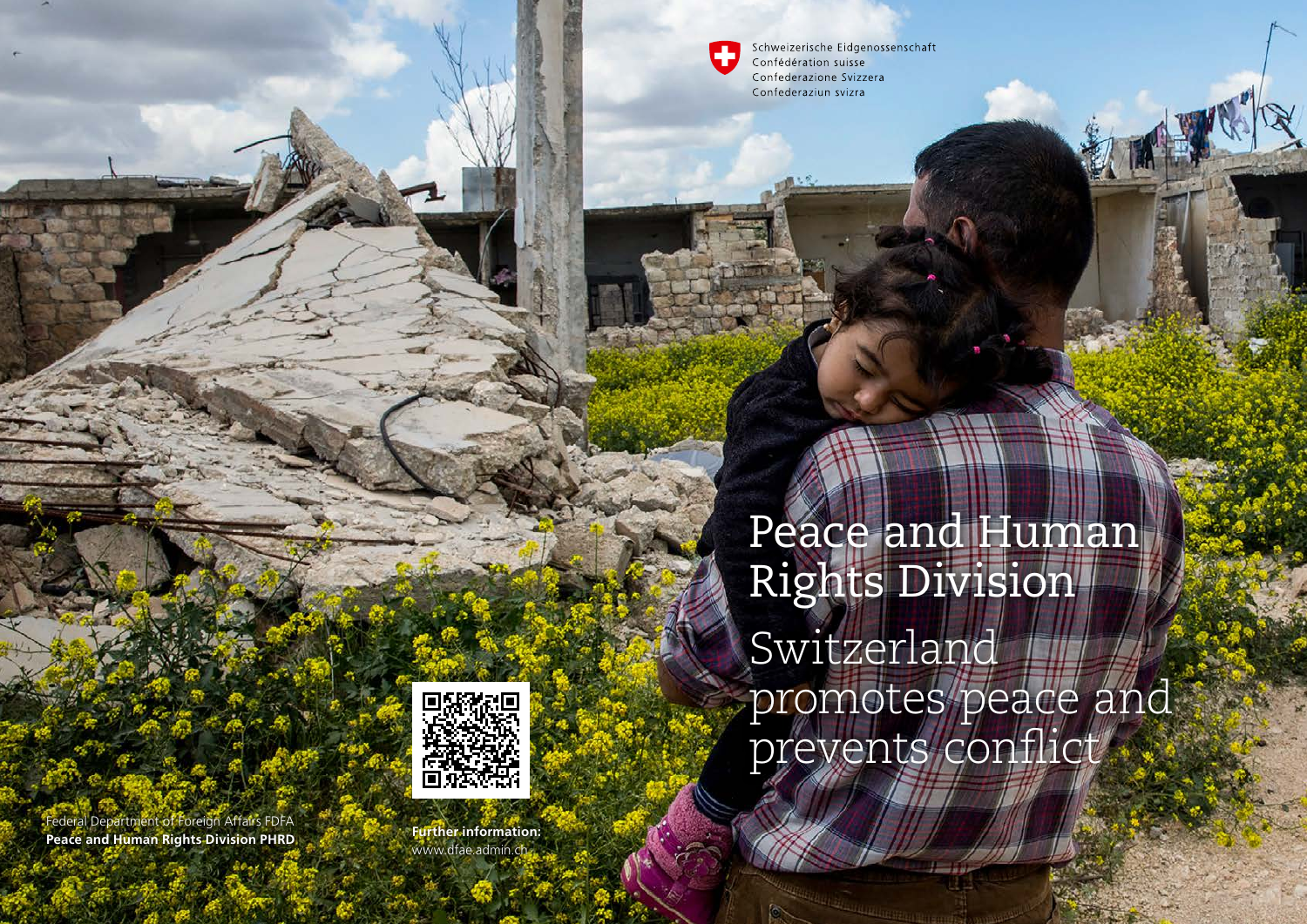# **The Peace and Human Rights Division**

advocates **peace**, **respect for human rights** and the **protection of the individual**: it aims to resolve conflicts by peaceful means, protect the civilian population during and after conflicts, crises and natural disasters and support states with the observance of human rights. The division has a constitutional and legal mandate to achieve these goals. This commitment is Switzerland's best interests.

# **But why Switzerland?**

- $\triangleright$  Switzerland has **experience** in dealing with linguistic and cultural diversity.
- $\triangleright$  Its democratic system is based on the proximity to its citizens, the inclusion of all mem**bers of society** and the **rule of law**.
- <sup>Z</sup> Switzerland also has **no colonial history**.

All of these attributes make the Peace and Human Rights Division a credible partner.

## **How does the Peace and Human Rights Division work?**

- $\triangleright$  **Expertise and diplomacy**: The PHRD's activities relies on Swiss expertise and achieves its full impact when combined with the instruments of diplomacy. It is enhanced by partnerships with international organisations, civil society and the private sector and by the targeted deployment of experts.
- $\triangleright$  Local action, global impact: The PHRD's bilateral activities help people on the ground develop their own viable solutions. These activities are conducted in close coordination with the international community and go hand in hand with Switzerland's multilateral engagement and diplomatic initiatives.
- $\triangleright$  **Inclusive:** The PHRD seeks to involve all parties in conflict resolution, paving the way for viable and lasting solutions. It pays particular attention to equal participation of women and men.
- $\triangleright$  **Reliable and responsive:** Conflicts and crises are difficult to predict. The Peace and Human Rights Division must be able to respond swiftly to challenges and opportunities alike. At the same time, it relies on the acceptance of all parties to the conflict. This access is often the product of many years of groundwork.

#### **Why are conflict prevention and peacebuilding so important to Switzerland?**

- $\triangleright$  In the **interests** of its **own security and prosperity**, Switzerland is dependent on a stable international order and peaceful coexistence.
- $\triangleright$  As well as causing suffering and instability, the economic costs of war are also **very high**.
- $\triangleright$  Up to 80% of war victims are women, men and children not involved in **combat operations.** Some 65 million people worldwide have been displaced, two-thirds of whom within their own country.
- $\triangleright$  The federal government annually spends **CHF 10** per capita on **diplomatic conflict prevention and peacebuilding**.

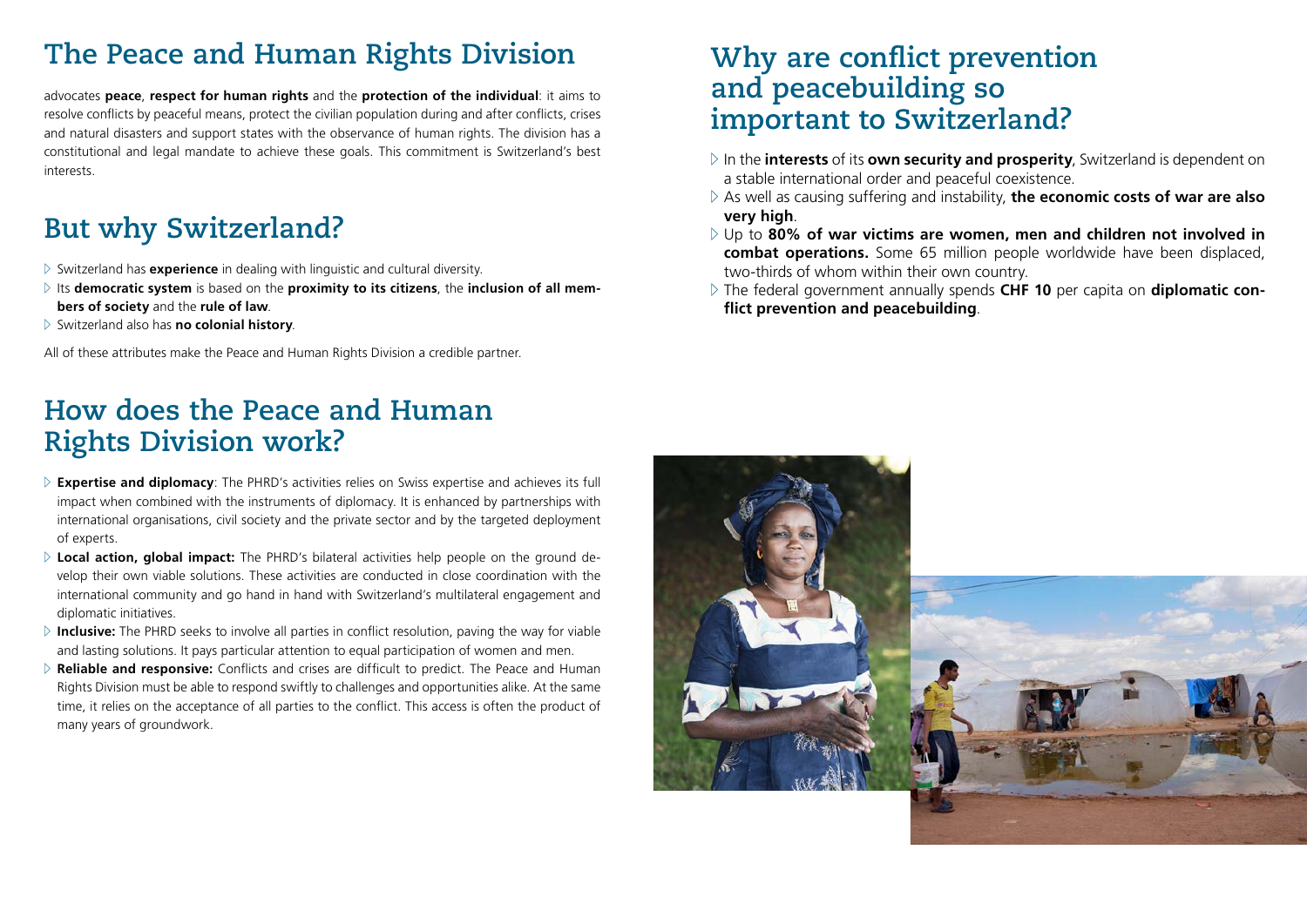# **Facilitating and sustaining peace**

The Peace and Human Rights Division brings the various parties to the conflict to the table, supports them as an impartial mediator and provides specialist expertise. In view of its history, expertise and political system, Switzerland is well placed to conduct peace negotiations, and supports negotiating parties and the mediation efforts of third parties. In recent years, the PHRD has prepared and accompanied around 17 peace processes.

The **Syria conflict** has claimed the lives of hundreds of thousands of civilians since 2011. Over 12 million people have been displaced. According to the Federal Council's MENA Strategy 2021- 2024, the PHRD is working on three levels to resolve the Syria conflict. In cooperation with the UN Special Envoy, it supports the peace process in Geneva. The PHRD supports efforts to **document war crimes and serious human rights violations.** Finally, the PHRD works with the ICRC and affected families to clarify the fate of the 100,000 to 200,000 missing persons in Syria.





Follow us on **Twitter**: @SwissPeaceHR



*«During my mandate, Switzerland and the Peace and Human Rights Division have been a reliable key partner for my mission. Through our close-knit cooperation on civil society inclusion – to name just one example – we have enabled all segments of the Syrian society to have a voice when it comes to the future of Syria (…) It requires the trust of Syrians and a sensibility for inclusion and public participation that Switzerland perfectly embodies.»*

*Staffan de Mistura, former UN Special Envoy for Syria*

## **Human rights – the basis for peace, security and prosperity**

- $\triangleright$  Protecting human rights is very much in Switzerland's interests as there can be no peace, security or prosperity where human rights are violated.
- $\triangleright$  The PHRD promotes the protection of and respect for the human rights of every individual as a means of preventing violence and conflict as well as peacebuilding and dealing with the past.
- $\triangleright$  In addition to multilateral organisations, such as the UN and the OSCE, non-state actors whether non-governmental organisations (NGOs), human rights defenders or transnational companies – are also playing an increasingly important role.
- $\triangleright$  This is why the Peace and Human Rights Division also aims to foster dialogue between the private sector, NGOs and academic institutions with a view to increasing the economy's contribution to respect for human rights and international humanitarian law.